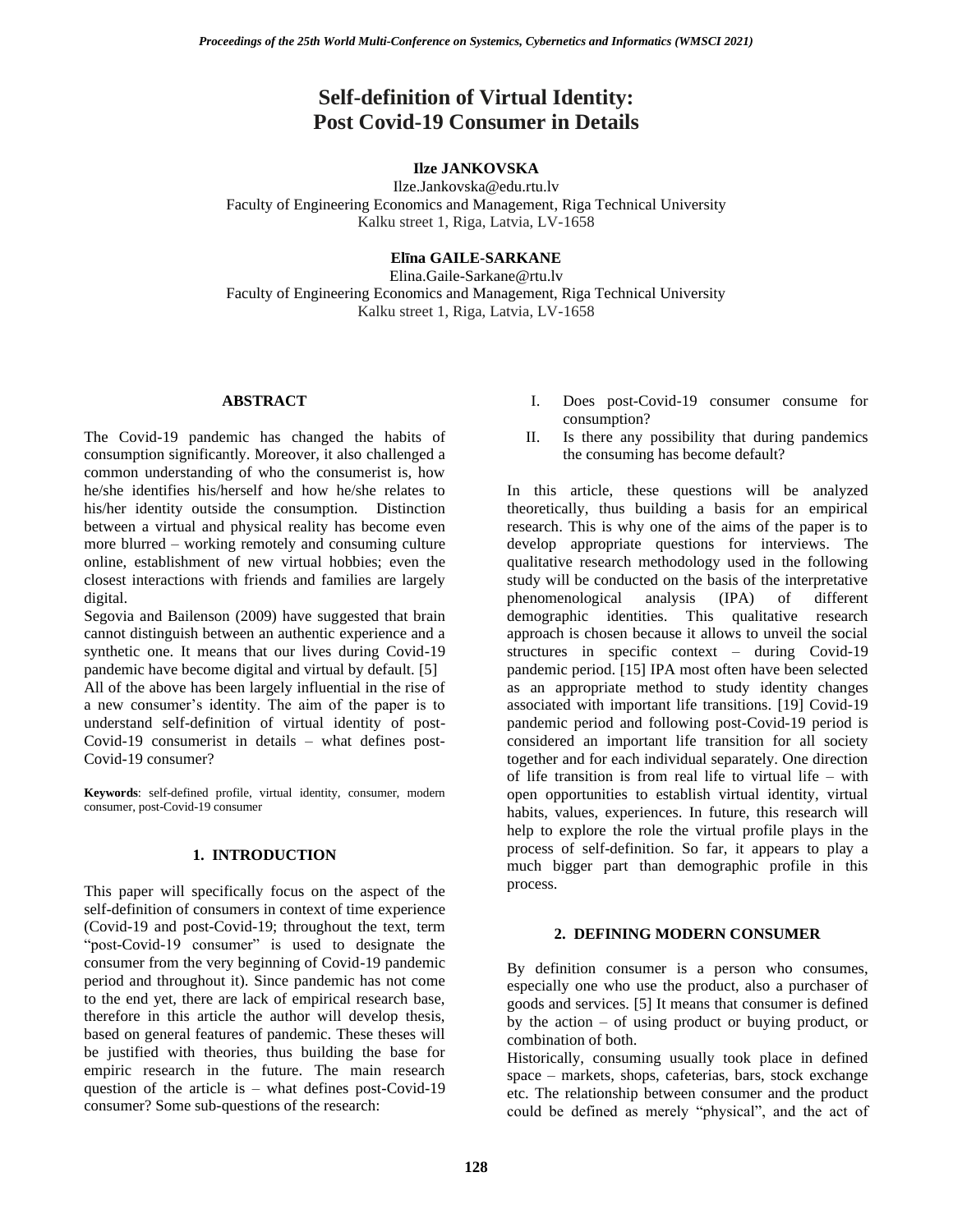consumption included exchange of physical objects – goods or money. One becomes consumer, by entering merely into physical space. It includes communication – verbal as well as bodily appearance and language. Later on, with appearance and fast spreading of availability of Internet (2000) and also e-wallets (credit-cards, debitcards, i-banks etc.) money became more virtual, but the act of consumption usually stayed alike as it was historically with some exceptions (for paying receipts online, or shopping on-line). Still, there was always a choice – to shop on-line or to shop in personal presence. With the beginning of Covid-19 pandemic, there was no such choice anymore.

However, during Covid-19 some new aspects of consumption appear – for example, "panic buying" or consumption in condition of mortality salience. Study "The greedy I that gives" – The paradox of egocentrism" and altruism: Terror management and system justification perspectives on the interrelationship between mortality salience and charitable donations amid the Covid-19 pandemic" confirms that people donate more when there is a death threat such that participants in the treatment condition. [7]

#### **Consuming Product**

Consuming product is defined by the action. 'Consumer' as interest object of science first is dated at Scopus in 1885 (search limitation: titles, all documents) in R. H. Thurston's article "On the theory of the finance of lubrication, and on the valuation of lubricants by consumers". It illustrates how consumer in the very beginning of starting of use of the term (consumer) is perceived through the lenses of the product. Conversely, during the pandemic of Covid-19 (2019) there is an observable increase of interest in science of consumer, (see Fig. 1).



**Figure 1.** 'Consumer' in titles of articles (sum of *SCOPUS* and *WEB OF SCIENCE*)\*\* 1885–2021 (published till 08.06.2021.)

If analyzed by subject areas, consumer as subject of interest moved from medicine to business, management and accounting since the very first mention (fixed in databases *SCOPUS* and *WEB OF SCIENCE*) of the term

'consumer' (see Table 1). Within more than hundred years consumer from the subject of medicine has become a subject of interest of business, management and accounting – the profile of the consumer becomes more consumption-oriented. If, at the beginning, the physical needs of the person were in the center of the attention, now, a person is described using consumption parameters. In a scientific reflection a person has become consumption-oriented.

| <b>Table 1.</b> Number of articles with 'Consumer' in the title by research<br>subject areas in SCOPUS 1885-2021* |                |  |                 |  |  |  |  |  |  |
|-------------------------------------------------------------------------------------------------------------------|----------------|--|-----------------|--|--|--|--|--|--|
|                                                                                                                   | YEAR 1885-1984 |  | YEAR 2019-2021* |  |  |  |  |  |  |
|                                                                                                                   |                |  |                 |  |  |  |  |  |  |

|                | YEAR 1885-1984                                |                    |                | YEAR 2019-2021*                            |                        |  |
|----------------|-----------------------------------------------|--------------------|----------------|--------------------------------------------|------------------------|--|
| TO<br>P<br>10  | Subject area                                  | No. of<br>articles | TO<br>P<br>10  | Subject area                               | No. of<br>article<br>S |  |
| 1              | Medicine                                      | 1374               | 1              | Business,<br>Management<br>and Accounting  | 3138                   |  |
| $\overline{c}$ | Economics,<br>Econometrics<br>and Finance     | 1044               | $\overline{c}$ | <b>Social Science</b>                      | 2019                   |  |
| 3              | Social<br>Science                             | 1037               | 3              | Agricultural and<br>Biological<br>Sciences | 1483                   |  |
| $\overline{4}$ | Engineering                                   | 689                | 4              | Engineering                                | 1331                   |  |
| 5              | Business,<br>Management<br>and<br>Accounting  | 686                | 5              | Economics,<br>Econometrics<br>and Finance  | 1261                   |  |
| 6              | Agricultural<br>and<br>Biological<br>Sciences | 330                | 6              | Environmental<br>Science                   | 1260                   |  |
| 7              | Psychology                                    | 247                | 7              | Computer<br>Science                        | 1255                   |  |
| 8              | Environment<br>al Science                     | 228                | 8              | Medicine                                   | 947                    |  |
| 9              | Arts and<br>Humanities                        | 143                | 9              | Energy                                     | 813                    |  |
| 10             | Chemical<br>Engineering                       | 100                | 10             | Psychology                                 | 597                    |  |
|                | Decision<br>Science                           | 100                |                |                                            |                        |  |

\*2021 – published till 08.06.2021.

#### **Consuming for Consumption**

Sociologist Colin Campbell in his classic study about romantic ethic and spirit of modern consumerism argues that consumption is usually mixed with other attitudes – such as hedonism, greed etc., if it is not understood historically and culturally correctly. [3] In analysis of Campbell's study Sean J. McGrath finds three features of consumerism which are also in the focus of this research paper: [1] emphasis on the subjective enjoyment; [2]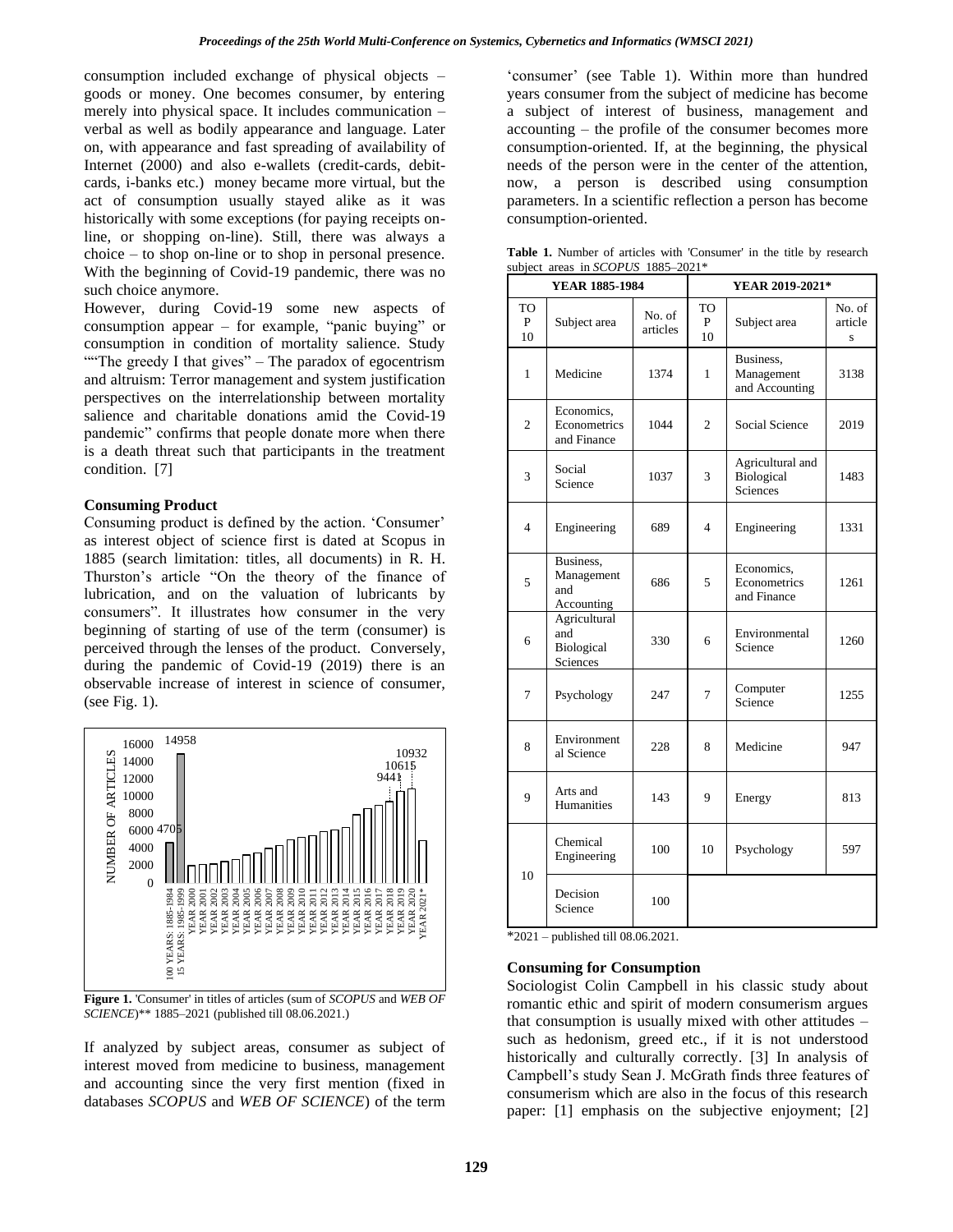craving for novelty; [3] insatiability. [14] The historical analysis of consumption is not the object of this research, but the author will analyze how three above-mentioned features are affected and most probably changed by the touch of the virtual reality and will try to explain why consumption can be defined as the desire to consume more. Is there anything these three features can tell us about post-Covid-19 consumer, and do they point out to some possible traits in his/her self-definition?

More radical changes appeared during pandemic of Covid-19 – everything was consumed online, and also the life of consumer became more and more attached to virtual reality. It definitely changed not only the consumer as a self, but also the understanding of the product which became more virtual.

# **3. SELF-DEFINED IDENTITY IN VIRTUAL REALITY**

In research which addresses consumer behavior in virtual world, Christian Hinsh and Peter Block mention also the common word, used for human representation in virtual world – avatar. As the research was conducted in 2009, and the word itself was quite new, they also explain the etymology, which leads back to ancient India where word "avatar" was used to describe the god's presence on the earth. Using the example of videogame *Second World*, they analyze the "making of an avatar", or the virtualsecond self of the user – by demographic parameters it may be similar to user, who creates it, but there is always also a chance to make an avatar completely different, or, completely other. [22] Analogy with videogame, of course, is a bit old and probably exaggerated, still, the principle is similar – in the beginning of 2020 all world suddenly moved to virtual sphere – working, learning, socializing was on-line, and so was shopping, consuming culture etc. The possibility for historical space and personal communication of consumption rapidly reduced. There was not a possibility to create avatar for oneself while working remotely, but there was always a choice to turn off camera during lectures, for example. This digital turn made people simultaneously more anonymous and more present or more other. [10] On the other hand, this turn made people also even faster than they were. In his classic study, *Tyranny of the Moment* Norwegian anthropologist Thomas Hylland Eriksen wrote that "speed is contagious, but it also creates dependency". [4] If, before Covid-19, we were fast because of globalization and possibilities to travel, then, after Covid-19, we became fast because we were always present, always on-line. Eriksen also uses analogy – it is easier to fasten the exchange of information, not reduce that, and it is the same with necessity to achieve higher level of material life, not lower it. [4]

What kind of self-definition is possible, when one is simultaneously present and anonymous and fast? If an identity is the feeling of continuity of I, awareness of oneself in society and life, self-identification may differ,

because the concept of "I" itself includes perception of the self and self-assessment. [12] These two may differ in any normal times, but virtual environment may even extend the gap. It is split by definition – one can be in *Zoom* meeting and simultaneously answering e-mails or chatting on *Whatsapp* and *Facebook*. And why not? Living virtually, you can create numerous avatars or multiply yourself endlessly. And so can other people. Is also consuming unlimited? Can you become a consumer of no choice?

There is not enough research of how marketing and sale changed during pandemic, but it is clear that almost everything went online to survive. The virtual reality was technology-dictated, but how it affected details which defines post-Covid-19 consumer?

# **4. DETAILS WHAT DEFINES POST-COVID-19 CONSUMER**

How do three "mythical" features, described by Campbell, change their meaning in virtual reality? Do they help to define consumer and if so, then how? Some of them have changed the focus, and some needs redefinition. As we saw, the term 'consumer' firstly was a subject of medicine, but more than 100 years later  $-$  a subject of business, management and accounting Is it possible that, after 2020-2021, the term will become a subject of IT? More important – how does consumer thinks of his/herself? In the research, dedicated to media habits of teens in Latvia, the authors came to the conclusion: "It may seem that the Internet is very 'natural' part of teens' lives, but these contrasts show that in their mindset, at least in some ways, teens distinguished between the internet and 'real life' as two separate things." As a paradox, simultaneously teens cannot tell if they are consuming Internet, because they are "there and together" all the time. [6] The conscious self-identification of the post-Covid-19 consumer also is possible only in the programmed frame – there and together.

# **Novelty**

During pandemic, most of the humankind was forced to learn how to work remotely – it was some kind of a novelty by learning new tools (*Zoom, Microsoft Teams, Slack* etc.). Besides, there was always news coming in about the pandemic situation in separate countries and worldwide. The news became an essential product of consumption because being informed sometimes could mean to survive. Not only literally, but also psychologically – safety is second of the basic needs in Abraham Maslow's pyramid. [13] The news was enthroned of all novelty, but not by conscious choice of consumer. In Italy, for example, percentage difference of time spent online on mobile devices accessing current events and global news in March 2020 compared to March 2019 had growth for  $180\%$ , but in US – even 215%. [16]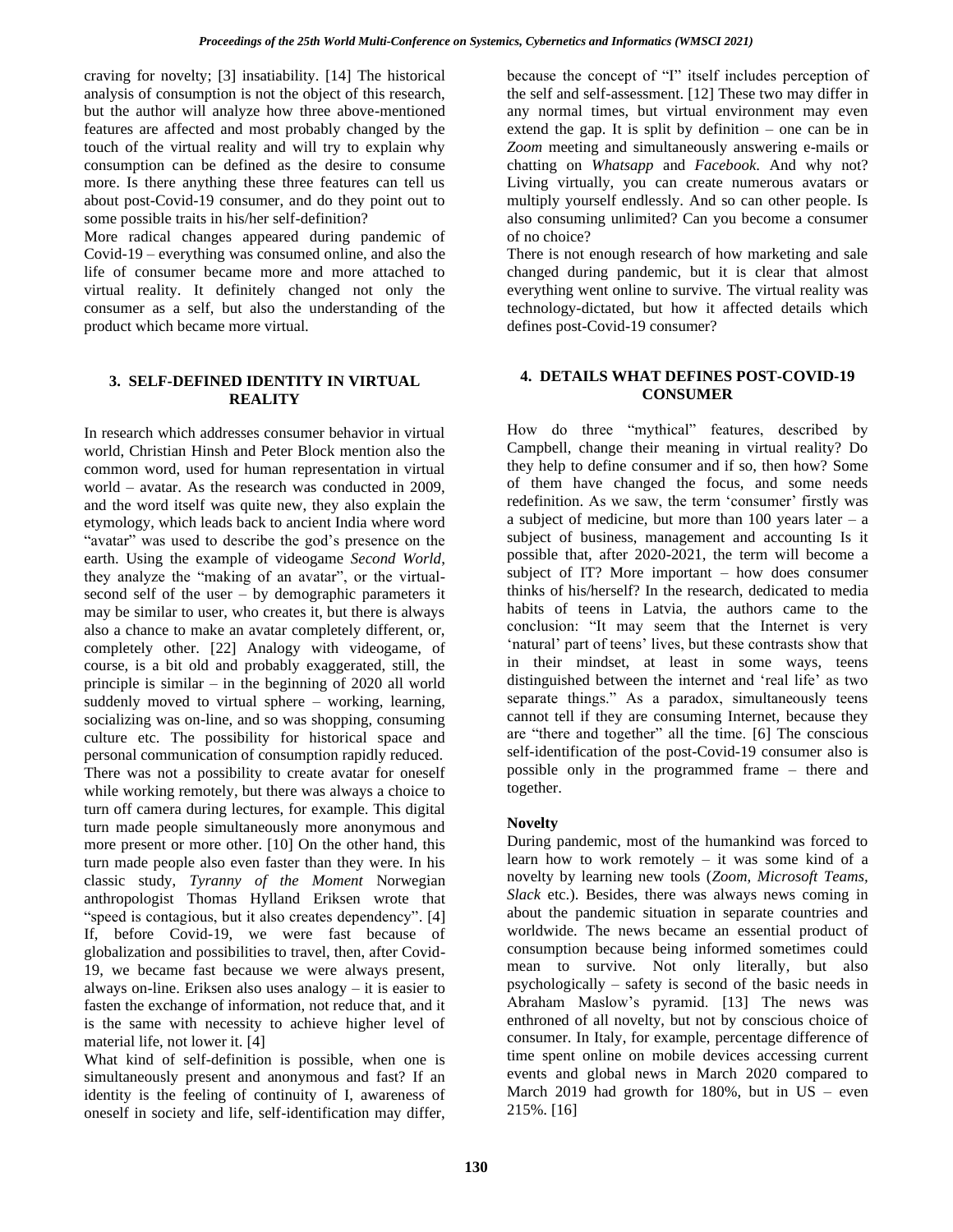In accordance with *Apple* statistics, between applications, the highest increase in the period of 2020 Q2 was for shopping apps  $- +40,1\%$ . [1] Thus, the novelty also declared itself in the form of technologies – not only because of the new platforms which were necessary for work or shopping online, but also digitalizing of culture. education etc. The digitalization of everything demanded new updates, new skills and new competences. Here, the question for the empiric research is – did the improvement of digital skills and competences decrease other (professional, innovative etc.) skills and competences? Did form dominated over content? For example, if one wanted to consume opera show, did the necessity to use new tools was an obstacle for it?

#### **Subjective Enjoyment on Communal Enjoyment**

By definition, enjoyment is an experience of taking delight or pleasure. [20] Still, the consumption still was a basic need – not only because of virtual products and needs, but also because basic needs of people. On the one hand, people there was "panic buying" (see further), but, on the other, the emphasis somehow shifted from the subjective/egoistic enjoyment to more communal. People began to donate more – in order to justify feeling as nonstop consumer, they monetarized their time in order to feel "better" in the closeness of real death threat. For donating, time and money became valuable resources. "Donations of time activate a mindset and goals related to emotional well-being, whereas monetary donations elicit a mindset and goals associated with economic utility and value maximization". [7] Time became an exchange object. So, we can say that the subjective enjoyment was gained through everyday consumption (as it was before) and donation of money. The bonus of the profile of post-Covid-19 consumer is that he/she is clearly related also to communal enjoyment by donating time. Both forms of donation correlate with each other in the same way as subjective and communal enjoyment. Such diversity of consumption – everyday consumption (shopping, working remotely, using technologies), donation (money and time) and consuming news, culture and education – noticeably accelerated the speed of consumption. Unlimited possibilities of forms, places and time of consuming made consuming default. If a person is online all the time, it is almost impossible not to consume, at least somehow. Consumption does not need an act of buying anymore – it happens unconsciously. So, the questions for empirical research from this would be: did a person donated more than before Covid-19? How does a person evaluate the enjoyment from the consumption?

# **Insatiability**

The very beginning of Covid-9 pandemic was marked by "panic buying" – it is a phenomenon, which appeared more in some countries than in another, and also products differed – mostly, it was a hysterical need to buy stock of food and toilet paper. It can be interpreted "as a selfish way [..] to cope with insecurity, uncertainty, and loss of control". [7] Later on, the direct fear of survival changed its form variously. Actually, it signalized about consuming by default – at the beginning of Covid-19 it was conscious and affected by panic. Step by step, consumer "moved into" virtual space with endless possibilities and variations of consumption. A person gets used to anonymity and at the same time being present; get used to the speed of the multifunctionality and began simply to desire for more unconsciously. This desire can be recognized only by the lack of something.

#### **5. CONCLUSION**

The features of post-Covid-19 consumer expose fundamental changes:

- 1) consumption by default;
- 2) more craving for (undefined) novelty; more consumption of novelty;
- 3) the balance between subjective and communal enjoyment;
- 4) more sophisticated technology skills;
- 5) "being there and together";
- 6) time monetarization and time as exchange currency;
- 7) core product value about which modern consumer is ready to pay for.

As theoretical research shows, the Covid-19 pandemic changed the life of the consumer essentially – firstly, because everything, like work, shopping, consuming culture etc. – happened remotely and the time, spend in virtual world, increased significantly. Secondly, consuming news, new applications, and unlimited possibilities of forms, places and time made consuming default – this is why there is a possibility to argue that post-Covid-19 consumer consume for consumption and that the consuming has become default – because of the endless and variable availability of new consuming forms.

The next step for defining the profile of post-Covid-19 consumer is empirical research – interpretative phenomenological analyses (please, see questions for interviews below). Few respondents have already been interviewed, and their responses seem to show that the thesis of theoretical research seems to affirm (respondents – women 30-40 y.o., actively represent themselves in social networks (*Facebook* or *Instagram*, or both).

# **References to novelty:**

*"…I am buying a lot – I need this and that, this and that, but in reality, maybe I could live with less – not so much."* [23]

*"I like buying cheap items. In quantity. With that thought, if I don't like them later, I can give away."* [23]

# **References to insatiability:**

*"Lots of things are needless, even I did not need them, I know that I can live with less."* [23]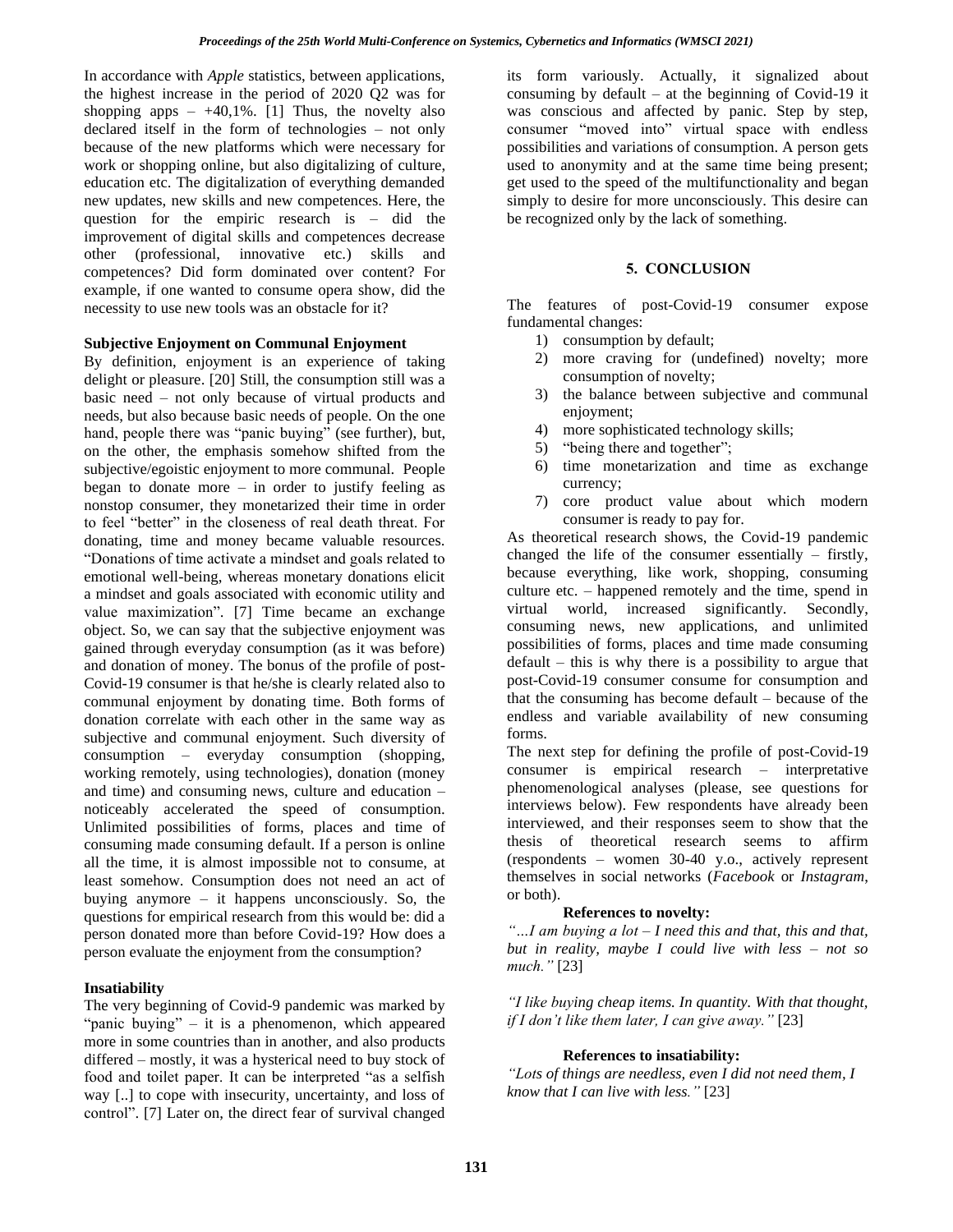*"I just need this process of buying."* [23]

### **References to subjective enjoyment:**

*"Maybe the moment when I am buying is the main one…"* [23]

*"I am thinking how I can characterize this (feeling) – well, maybe it is that maybe nothing is missing."* [23]

*"It is joy, quite a great joy. The firstly it is – oh! – it is me who buy The Leaf (green plate in the shape of leaf)! Some else could notice the first, but it was me! I was the first who got it! (Laughing)"* [23] **6. REFERENCES**

#### **References to consumer by default:**

*"…well, I would like to think that I am in control for my consumption and needs, but maybe it is not quite so, well so…"* [23]

#### **Questions for Discussion**

Discussing the term "profile of consumer" in post-Covid-19 time, the thesis can be raised: also, the concept of "consumer" and "new product" has significantly changed. Does the classic definition of Karl Marx that "A commodity is, in the first place, an object outside, a thing that by its properties satisfies human wants of some sort or another" [11] still works and is true? In nowadays, most commodities, which has something to do with sustainability of the society, are non-physical, virtual. More commodities are consumed virtually and exchanged to virtual money or time.

If consumption is by default, what does it say about satisfaction of needs? Is it absolutely essential to satisfy someone's needs?

#### **Questions for Empirical Research**

In this research, the fundamental changes of the features of post-Covid-19 consumer were theorized, and some questions appeared for the design of further empirical research. In the focus of empiric research is authentic experience of being consumer in post-Covid-19 times. The main research question of the empirical research is – what is value proposition of the product or service perceived and valued by the modern consumer and which is dominating profile in decision making process – the defined demographic profile of the consumer or the selfdefined virtual profile?

From this research, following research questions will be useful for empirical research:

- I. Can you become a consumer of no choice?
- II. What features characterize consumption by default?
- III. How do three "mythical" features, described by Campbell, change their meaning in virtual reality?
- IV. The virtual reality was technology-dictated, but how it affected details which defines post-Covid-19 consumer?

V. How does a person evaluate the enjoyment from the consumption?

All of the above-mentioned trajectories of the profile of consumer have been largely influential in the rise of a new consumer's identity. Next step should be to explore the role the virtual profile plays in the process of selfdefinition of post-Covid-19 consumer. So far, it appears to play a much bigger part than demographic profile in this process.

- [1] App Statistics, Soko Media, available online: [www.businessofaps.com,](http://www.businessofaps.com/) accessed 08.06.2021.
- [2] J. M. Broomall, "Briefer communications: Consumer's surplus (1893)", **The Annals of the American Academy of Political and Social Science**, 3 (5), pp. 90-97.
- [3] C. Campbell, **Romanticism and the Spirit of Modern Consumerism,** Oxford: Blacwell, 1987
- [4] T. H. Ēriksens, **Mirkļa tirānija. Straujš un gauss laiks informācijas sabiedrībā,** transl. I. Kačevska. Rīga: Norden AB, 2005
- [5] R. J. Gutierrez, "Virtual Reality: Expanding Children's Market", **Journal of Gaming & Virtual Worlds**, Vol. 12 Issue 2, 2020, p. 217–219
- [6] M. Jankovska, Ģ. Jankovskis, **Being There and Together. Media Habits of Teens in Latvia**, Rīga: SIA "Creative Media Baltic", 2016
- [7] S.V. Jin, Ryu, E. ""The greedy I that gives" the paradox of egocentrism and altruism: Terror management and system justification perspectives on the interrelationship between mortality salience and charitable donations amid the COVID-19 pandemic", **Journal of Consumer Affairs**, 09.02.2021
- [8] D. Kahneman, **Thinking, Fast and Slow**, UK: Penguin Books, 2011
- [9] E. Levinas, **Outside the Subject**, transl. Michael B. Smith, U.K.: continuum, 2008
- [10] E. Levinas, **Time and Other,** transl. Richard A. Cohen, Pennsylvania: Duquesne University Press, 1987
- [11] C. Marx, **Capital**, transl. S. Moore and E. Aweling, Moscow: Progress Publishers, 2015
- [12] K. Mārtinsone, A. Miltuze, **Psiholoģija: Personība, grupa, sabiedrība, kultūra**, Rīga: Zvaigzne ABC, 2015
- [13] A. H. Maslow, **A Theory of Human Motivation**, N. pl.: BN Publishing, 2015
- [14] S. McGrath, "The Theology of Consumerism", **Analecta Hermeneutica**, Vol. 6. SSN 1918-7351, 2014
- [15] C. Moustakas, **Phenomenological Research Methods,** London: SAGE, 1994
- [16] The Nielsen Company, **"COVID-19: Tracking the Impact of Media Consumption"**, 16.06.2020.,